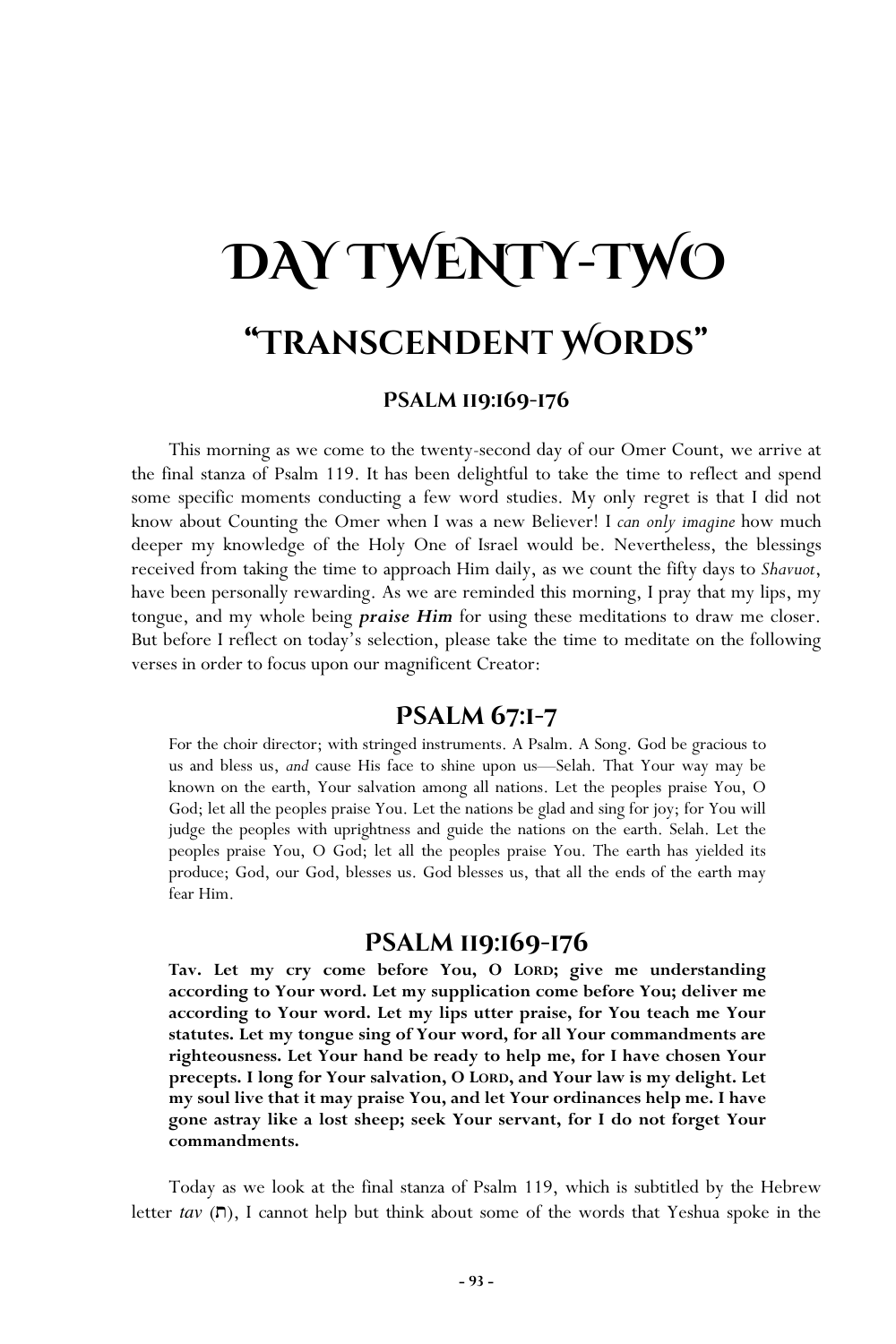#### **Counting the Omer**

Book of Revelation. In the final book of the Holy Scriptures, Yeshua declares that He is both the "Alpha and the Omega" and the "beginning and the end":

**"I am the Alpha and the Omega, the first and the last, the beginning and the end"** (Revelation 22:13; cf. 1:8, 17; 2:8; 21:6; Isaiah 44:6; 48:12).**<sup>1</sup>**

If you suppose that the Messiah *orally* spoke those words to John in Hebrew, then the statement would have been closer to "I am the Alef and Tav."**<sup>2</sup>** John, transcribing the Revelation into Greek for his audience in Asia Minor (cf. Revelation chs. 1-3), would have used *Alpha* (A) and *Omega* ( $\Omega$ ), the first and last letters of the Greek alphabet.<sup>3</sup> I definitely believe that God used this common language of the First Century—the language of business and diplomacy—to communicate the truth of the gospel to as many as possible.

Today, God is certainly able to use the English language (and other languages) to see that the good news of salvation goes forth to the masses of Planet Earth. Interestingly enough, the Complete Jewish Bible renders Revelation 22:13 with "I am the 'A' and the 'Z,'" and even though I am one who was raised with American English, I sometimes need to remember that the rest of the English-speaking world (i.e., United Kingdom and Ireland, Canada, Australia, New Zealand, South Africa), does not say "zee" but rather "zed." I am utterly amazed how our God is so big, and we are often so small—and He truly loves all people—and not only those who speak my native tongue! *The whole world needs to know Messiah Yeshua,* and needs to be instructed in His ways. The words of the Psalmist speak to much of this, especially as Messiah followers need direction from the Holy One to be a proper witness for Him:

**"Let my cry come before You, O LORD; give me understanding according to Your word"** (Psalm 119:169).

All of us should diligently "cry out"**<sup>4</sup>** for the lost souls who need salvation! The good news of redemption and reconciliation with our Creator is not limited to anyone just speaking Hebrew—or any other language—but is available for all of humanity. It is a universal message, that once enacted, is to cause us to live differently in obedience to Him. As the Psalmist also declares,

"I have gone astray like a lost sheep; seek Your servant, for I do not forget Your commandments" (Psalm 119:176).

Because of Yeshua's completed work for us we can cry out not only for His salvation, but also for understanding and direction. He is the Good Shepherd looking for us as lost, sinful sheep.**<sup>5</sup>** Our salvation in Him not only regards us being forgiven of sin—but also concerns how we live our lives emulating His example, *our salvation in action*. God's salvation and His commandments go hand-in-hand with one another, as redemption is to be followed by obedience:

"I long for Your salvation, O LORD, and Your law is my delight" (Psalm 119:174).

**<sup>1</sup>** Editor's note: Keep in mind especially Isaiah 44:6, "Thus says the LORD, the King of Israel and his Redeemer, the LORD of hosts: **'I am the first and I am the last, and there is no God besides Me.'"** Here, the Lord God is attested to be the first and the last, whereas in Revelation it is largely Yeshua the Messiah who is said to be the first and the last or the beginning and the end. Given the fact that there is no other for whom such a claim can be made, these attestations serve as evidence in support of Yeshua's Divinity.

**<sup>2</sup>** Hebrew Names Version of the World English Bible.

**<sup>3</sup>** Consult the entry for the Book of Revelation in *A Survey of the Apostolic Scriptures for the Practical Messianic.* 

 $4$  Heb. *rinnah* (רִצְה); meaning both "**shout of joy**" and "cry of lamentation, moaning" (*CHALOT*, 341).

**<sup>5</sup>** Cf. Matthew 18:12-13; Luke 15:4, 7.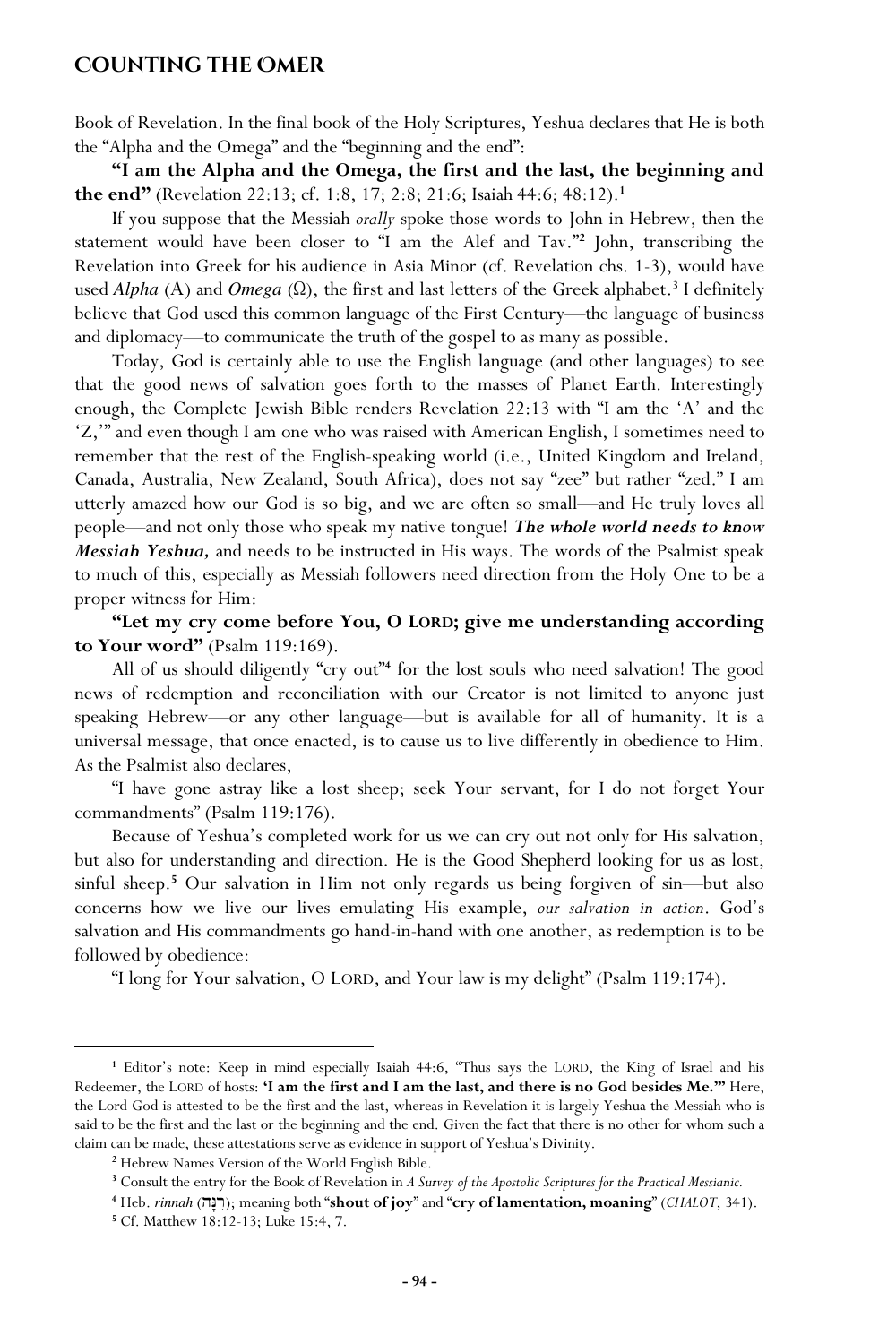Since God's Word has been translated into many different languages, not only has the message of salvation gone forth to many millions over the centuries, but today via the expansion of the Messianic movement, the worldwide revelation that the Torah or God's Law is truly a delight is being communicated with increasing receptivity. The challenge many Messianic Believers have is in showing others that salvation in Yeshua and Torah observance are not mutually exclusive ideas, and we most especially need to be cognizant of how others (particularly Christians) will often be looking at us with close scrutiny, **making sure that we fully embody the commands to love God and neighbor.** Have you made sure that you are aware of how many times this is directly emphasized throughout the Holy Writ? Here is a catalogue of various references:

**"You shall love the LORD your God with all your heart and with all your soul and with all your might"** (Deuteronomy 6:5).

**"You shall not take vengeance, nor bear any grudge against the sons of your people, but you shall love your neighbor as yourself; I am the LORD"** (Leviticus 19:18).

"Yeshua answered, 'The foremost is, "HEAR, O ISRAEL! THE LORD OUR GOD IS ONE LORD; AND YOU SHALL LOVE THE LORD YOUR GOD WITH ALL YOUR HEART, AND WITH ALL YOUR SOUL, AND WITH ALL YOUR MIND, AND WITH ALL YOUR STRENGTH." The second is this, "YOU SHALL LOVE YOUR NEIGHBOR AS YOURSELF." There is no other commandment greater than these'" (Mark 12:29-31).

"...HONOR YOUR FATHER AND MOTHER; and YOU SHALL LOVE YOUR NEIGHBOR AS YOURSELF..." (Matthew 19:19; cf. Exodus 20:12; Deuteronomy 5:16).

"'Teacher, which is the great commandment in the Law?' And He said to him, '"YOU SHALL LOVE THE LORD YOUR GOD WITH ALL YOUR HEART, AND WITH ALL YOUR SOUL, AND WITH ALL YOUR MIND." This is the great and foremost commandment. The second is like it, "YOU SHALL LOVE YOUR NEIGHBOR AS YOURSELF." On these two commandments depend the whole Law and the Prophets'" (Matthew 22:36-40).

"And [Yeshua] said to him, 'What is written in the Law? How does it read to you?' And he answered, "YOU SHALL LOVE THE LORD YOUR GOD WITH ALL YOUR HEART, AND WITH ALL YOUR SOUL, AND WITH ALL YOUR STRENGTH, AND WITH ALL YOUR MIND; AND YOUR NEIGHBOR AS YOURSELF.'" And He said to him, 'You have answered correctly; DO THIS AND YOU WILL LIVE' [Leviticus 18:5]" (Luke 10:26-28).

"Owe nothing to anyone except to love one another; for he who loves his neighbor has fulfilled *the* law. For this, 'YOU SHALL NOT COMMIT ADULTERY, YOU SHALL NOT MURDER, YOU SHALL NOT STEAL, YOU SHALL NOT COVET,' and if there is any other commandment, it is summed up in this saying, 'YOU SHALL LOVE YOUR NEIGHBOR AS YOURSELF.' Love does no wrong to a neighbor; therefore love is the fulfillment of *the* law" (Romans 13:8- 10; cf. Exodus 20:13ff; Deuteronomy 5:17ff).

"For the whole Law is fulfilled in one word, in the *statement*, 'YOU SHALL LOVE YOUR NEIGHBOR AS YOURSELF'" (Galatians 5:14).

"If, however, you are fulfilling the royal law according to the Scripture, 'YOU SHALL LOVE YOUR NEIGHBOR AS YOURSELF,' you are doing well" (James 2:8).